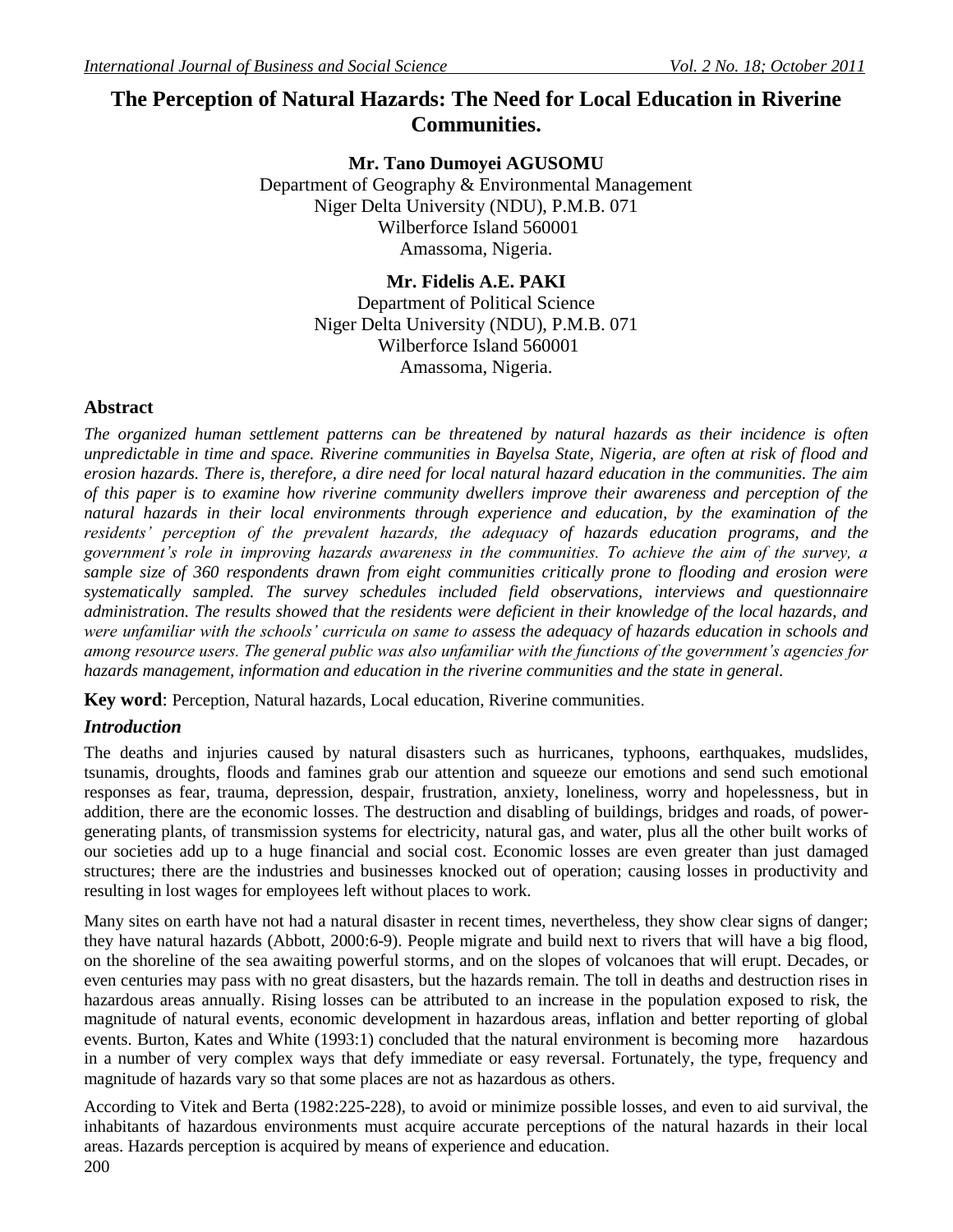A population"s experience with natural hazards usually is deficient however, because hazardous events occur infrequently and may be extremely dangerous, knowledge of their mode of occurrence is necessarily important. Consequently, education is the most reliable means of gaining information about natural hazards and how to react during emergencies.

The aim of this paper is to examine how residents of riverine communities in Bayelsa State of the Niger Delta Basin, Nigeria, improve their awareness and perception of the natural hazards in their local environments through experience and education. The following objectives were set out to achieve the aim:

- 1. To examine the adequacy of natural hazards education program in the local schools and among riverine community resource users.
- 2. To examine the government"s role in improving the awareness of natural hazards in riverine communities of the state.

The scope of this paper focuses on improving the awareness and perception of local natural hazards education in schools and among resource users in riverine communities in Bayelsa State. It is important to note that natural hazards are an integral part of human interactions with the physical environment; therefore, this survey was designed to ascertain the riverine community residents' perception of natural hazards education in schools, and the views of the students and resource users on the role of government in improving the awareness of natural hazards. The paper is therefore organized into five sections. The introduction is followed by the study area. The third section is the methodology. Results and discussion of findings form the fourth section, and conclusion and recommendations end the paper.

# *The Study Area*

Bayelsa State is a special area, being the core of the Niger Delta Basin. The state is situated in the southern part of Nigeria. It is bordered to the west by Delta State, to the east by Rivers State, and to the south by the Gulf of Guinea. The topography here is generally flat and is criss-crossed by several rivers and creeks and about 80 percent of the entire state is liable to flooding. Located approximately within Latitudes  $4^0$  and  $5^030^1$ North, and Longitudes  $5^015^1$  and  $6^030^1$ East, the state occupies a surface area of about 11,007sq.Km within the Equatorial Climatic zone. According to the Niger Delta Regional Development Master Plan (NDRDMP, 2001) estimates, the state has a population of about 1,992,000.

## *Methodology*

In this study, riverine communities critically prone to flooding and erosion were purposively selected for the survey and the employed study schedules included secondary and primary data. While the secondary sources of data involves obtaining information from books and journals, the primary sources of information included field observations, interviews and questionnaire administration on resident household heads and students. For adequate representation and uniformity in sampling, the respondents were selected using the systematic random sampling technique in the designated towns and schools therein. For economy of time and resources, a sample size of three hundred and sixty respondents participated in the survey and these were drawn from eight communities on the basis of one community per Local Government Area; and forty five respondents per community with students inclusive. Structurally, the questionnaire was designed to gather information on the location, awareness, experience with and perception of natural hazards and related matters in the riverine communities.

The data sourced was qualitatively and quantitatively analyzed. Thus, appropriate descriptive statistical tools such as percentages and frequency expressed in tables was used to analyze the quantitative data. This involve the counting of number of responses to a particular question that brings to the fore the relative differences in options and that asserts the number of respondents that are for or against a given statement. The use of these statistical techniques helps us to summarize and describe our data (Baridam, 2001:123; Obikeze, 1986:6) in a manner that we would understand better their characteristics, similarities, variation, trends etc (Obasi, 1999:197).

## *Results and Discussion*

## **Awareness and Perception of Natural Hazards**

On the awareness of natural hazards in the riverine communities, the three hundred and sixty respondents who participated in the survey indicated awareness of the incidence of natural hazards as they were able to mention the occurrence floods, rainstorms, landslides, river-bank erosion,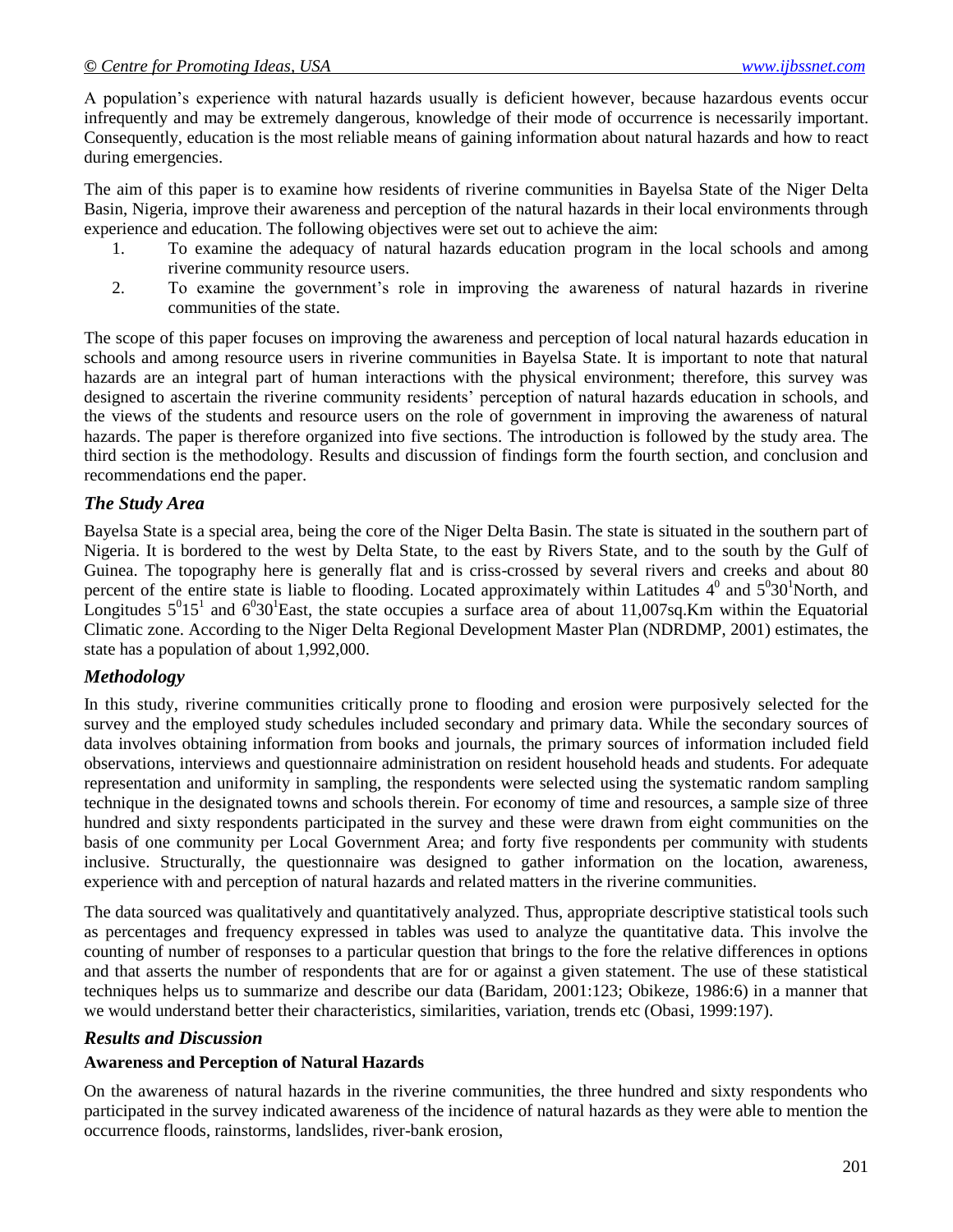tidal events and wave action along the coast. 85 percent of the respondents indicated a very high level of awareness of flooding and flood events as well as erosion in their communities. Besides personal experience of floods and erosion, the respondents and indeed the residents of the communities had also learnt about floods and erosion through the news media, the residents of the area and the local authorities.

The inquiry on how the residents viewed natural hazards revealed that 80 percent of the respondents in the survey opined that natural hazards are attributable to the acts of God as they are elements of the physical environment that are harmful to man but caused by forces extraneous to him. They were however, inconsistent in their identification of the most devastating events. In general, a small proportion of the respondents viewed the 1999 and 2010 flood events and the associated river-bank erosion as more devastating in recent times (Table 1). They also anticipated future floods and tidal events of greater magnitudes to prepare for.

| <b>Natural Disasters</b> | <b>Respondents</b> | Percentage $(\% )$ |
|--------------------------|--------------------|--------------------|
| <b>Floods</b>            | 126                | 35.0               |
| Rainstorms               | 81                 | 22.5               |
| Landslides               | 11                 | 3.0                |
| River bank Erosion       | 35                 | 9.7                |
| <b>Tidal Effects</b>     | 76                 | 21.1               |
| <b>Wave Action</b>       | 31                 | 8.7                |
| <b>Total</b>             | 360                | 100.0              |

#### **Table 1: Residents' Perception of the Most Devastating Natural Disasters**

From Table 1 it is evident that floods, rainstorms, river-bank erosion and tidal events are the most prevalent hazards experienced in the study area which have the potentials to be disastrous. All the events, however, have the propensity to cause inundation floods depending on their frequency, magnitude, speed of on-set and the extent of coverage. The mass media also emphasized flood hazards more than landslides and river-bank erosion in the riverine communities in Bayelsa State. The residents, as a consequent, perceive the state as flood-prone and an area with a very difficult terrain that impedes socio-economic developments.

A greater awareness of rainstorms and tidal events was particularly noticed among the coastal dwellers and this was further confirmed in the survey via oral interviews and observations. The residents indicated that rainstorms, tidal events and the associated wave actions erode the shoreline and the river banks rapidly in the coast and the tidal creeks in the area. The results of the survey may be related to the tendency of the mass media to emphasize flood hazards more than the other environmental hazards and risks in the area. Indeed, the mass media in the area reinforces the public"s perception of flood hazards by frequently comparing observed floods repeatedly in the news with the 1999 flood events. The residents have therefore apparently developed a keener perception of floods in the study area.

In order to ascertain the residents" perception of natural hazards, the survey was extended to schools; and students of the senior secondary schools in particular, tertiary and vocational institutions were interviewed. Questions regarding the curricular were asked during the survey. The responses indicated that the residents" familiarity with natural hazards education programs in the schools were meager. When asked if programs on natural hazards in schools were adequate, 156 of the respondents in absolute terms (i.e. 43.3%) stated that they do not know; indicating the inadequacy of natural hazards education in schools.

# **Table 2: Perceived Adequacy of Natural Hazards Education in Schools**.

| Educational<br>Respondents | Status | of Adequacy of Natural Hazards Education in Schools |      |              |       |
|----------------------------|--------|-----------------------------------------------------|------|--------------|-------|
|                            |        | Yes                                                 | No.  | I Don't Know | Total |
| Informal                   |        | 20                                                  | 51   | 56           | 127   |
| Secondary                  |        | 18                                                  | 30   | 45           | 93    |
| Tertiary                   |        | 40                                                  | 45   | 93           | 85    |
| Vocational                 |        | 10                                                  | 15   | 30           | 55    |
| Total                      |        | 88                                                  | 116  | 156          | 360   |
| Percentage                 |        | 24.5                                                | 32.2 | 43.3         | 100   |

Several reasons could be further deduced to explain the wide spread lack of familiarities with natural hazards education in schools in the study area.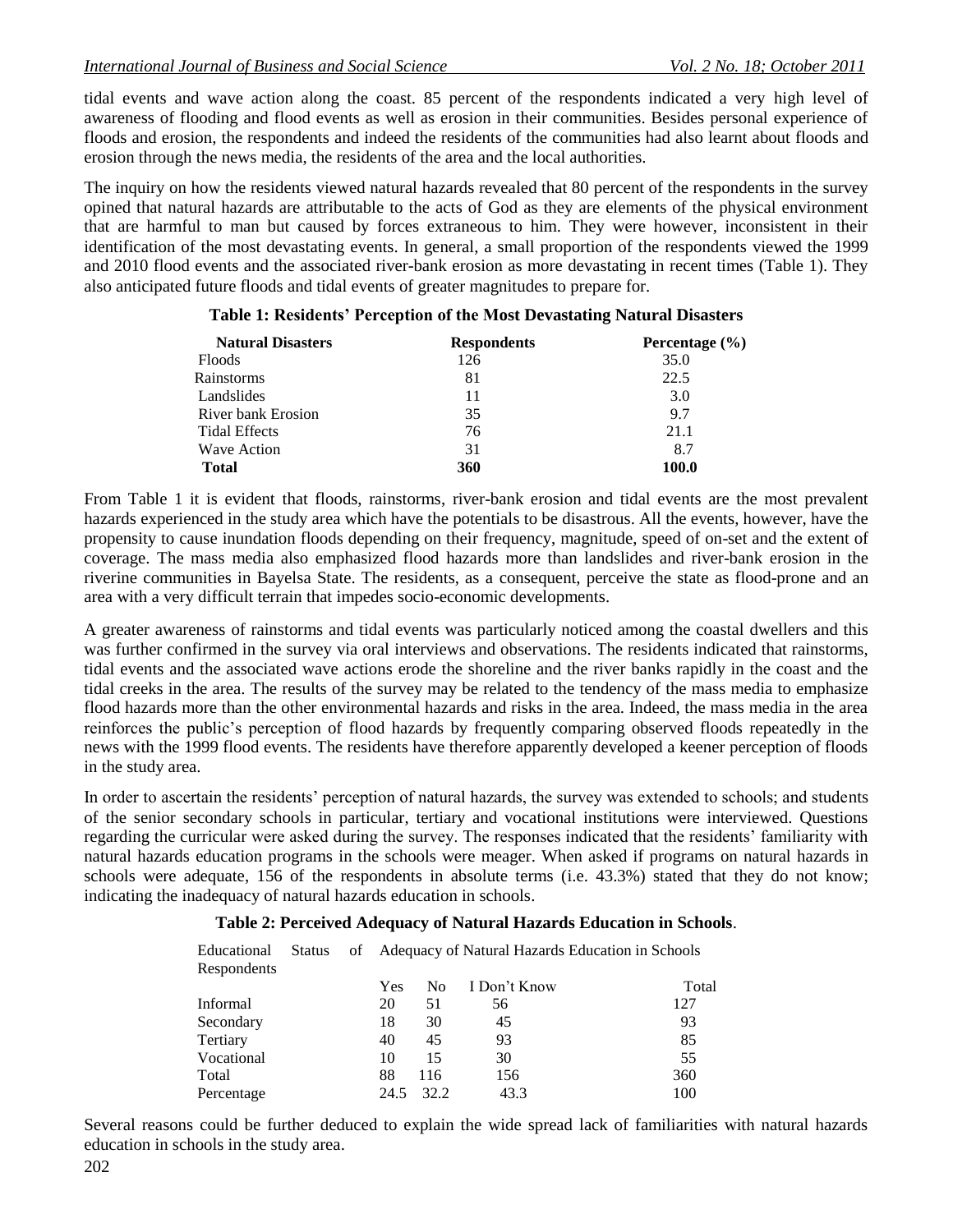This ranges from the respondents" status of formal education in natural hazards in the local environment, and the respondents" occupation. Table 2 shows that the respondents with secondary, tertiary and vocational education were largely unaware of the adequacy of natural hazards education in schools in Bayelsa State. 32.2 percent of the respondents were unequivocally firm in their opinion of inadequacy of natural hazards education in schools while 43.3 percent simply stated, "I Don"t know", indicating unfamiliarity with local education on natural hazards in schools and the general public. Similarly, about 317 (88.1%) of the 360 respondents who participated in the survey indicated having had personal experience with natural hazards; and in this case with floods, wave action and river-bank and shoreline erosion, were only slightly more familiar with natural hazards education than those who had not experienced extreme natural hazards. From the foregoing, it is quite evident that neither formal education nor experience (direct exposure to risk) impelled the respondents to become adequately familiar with natural hazards education programs in the survey.

The respondents were further asked, why, in their own opinion, instructions on natural hazards was lacking in the curricula in schools in the area. The responses ranged from, "I don"t know, not important enough, inadequate staff, cost of training, cultural adaptation, to superstition". In all these responses, the "I don"t know" response was the most common (Table 3). While some respondents assumed that the schools" curricular contained material on natural hazards, others feel that livelihood patterns and location in hazardous areas induced people to make incidental and purposeful adjustments to natural hazards, therefore, curricular development to this effect was not particularly necessary in the senior secondary schools. The responses further indicated that riverine and coastal communities in Bayelsa State experiences a very low incidence of very disastrous natural hazards and this has prompted a feeling that natural hazards are not important in the local environment. The residents were therefore apathetic about natural hazards education in schools in the area.

| <b>Responses</b>            | <b>Frequency</b> | Percentage $(\% )$ |
|-----------------------------|------------------|--------------------|
| I don't know                | 141              | 39.2               |
| Not important enough        | 34               | 9.4                |
| Inadequate Staff            | 42               | 11.7               |
| Cost of training            | 49               | 13.6               |
| Cultural adaptation to land | 68               | 18.9               |
| Superstition                | 26               | 7.2                |
| <b>Total</b>                | 360              | 100.0              |

|  | Table 3: Respondents' Explanation for Lack of Natural Hazards Training in Schools |  |
|--|-----------------------------------------------------------------------------------|--|
|  |                                                                                   |  |

#### *The Role of Government*

In order to assess the role of government in promoting natural hazards awareness and the development of educational programs in riverine and coastal communities, the respondents were asked for their opinion on the action the government should take to improve natural hazards awareness.

#### **Table 4: Expected Governments' Action to Improve Natural Hazards Awareness**

| <b>Responses</b>                    | <b>Frequency</b> | Percentage $(\% )$ |
|-------------------------------------|------------------|--------------------|
| Early warnings                      | 61               | 16.9               |
| Development of Educational Programs | 125              | 34.7               |
| <b>Awareness Campaigns</b>          | 40               | 11.2               |
| Legislation/Policies                | 21               | 5.8                |
| Land-use Planning                   | 24               | 6.7                |
| Nothing                             | 38               | 10.6               |
| Dredging/Shore Protection           | 21               | 2.8                |
| Drainage Construction               | 30               | 8.3                |
| <b>Total</b>                        | 360              | 100.0              |

he responses on the perceived role of government in promoting natural hazards awareness in the riverine communities showed different expectations among the residents and this is presented in table 4. Expectations and suggestions on the development of educational programs on natural hazards and the methods of mitigation of same was by far the most common response as 125 respondents (34.7%) indicated this. Early warnings (16.9%) and awareness campaigns (11.2%) by radio, television and the print media were also suggested. 10.6 percent of the respondents however indicated that nothing should be done. These respondents were quite oblivious of the risk of the future hazardousness of their environment and the damage potentials of their locations, as proper assessments of their present location choices were not embarked upon.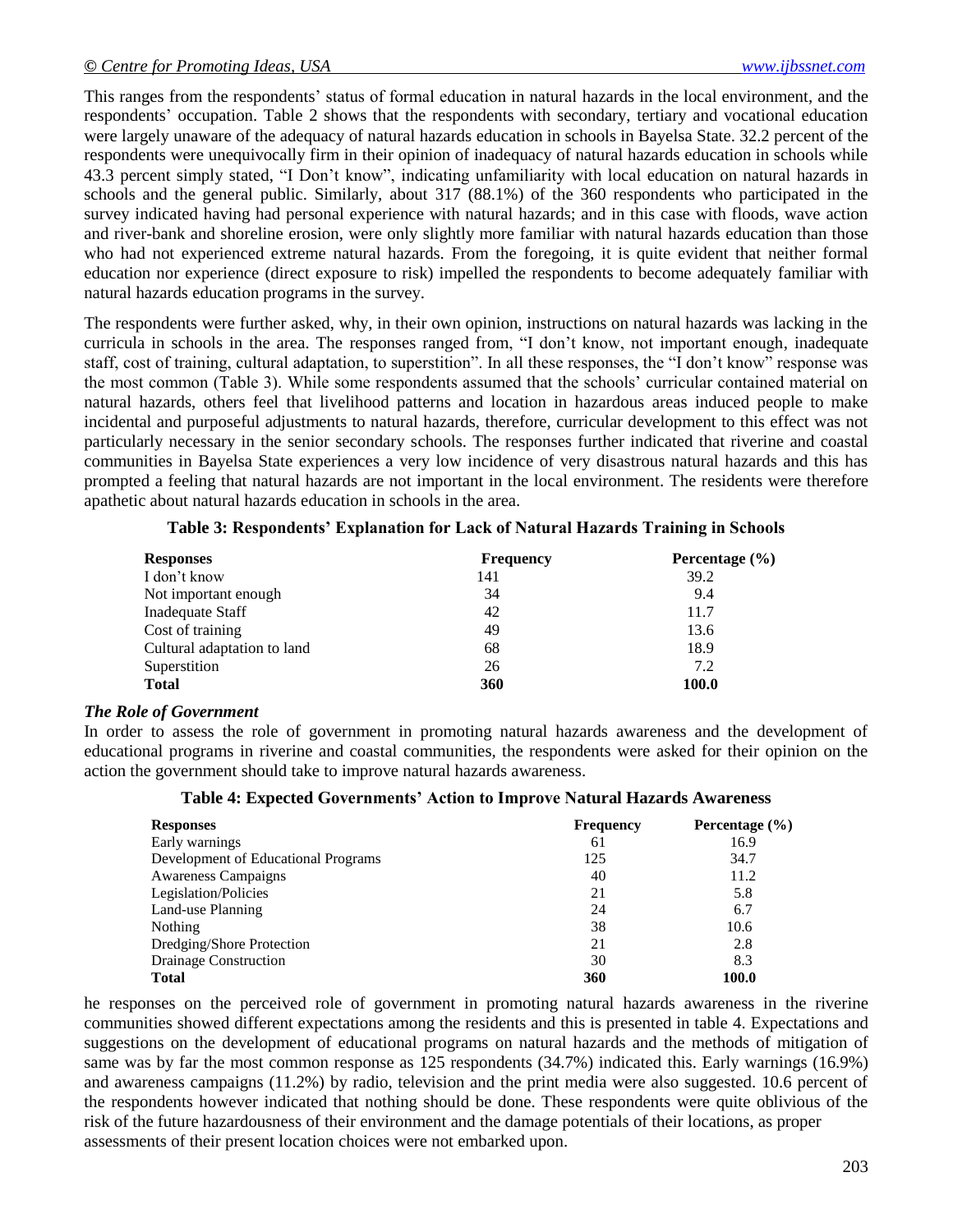Despite the expectations and suggestions made on the perceived role of government in promoting natural hazards awareness via education, the respondents were vague when asked to cite specific examples of what should be done in the face of natural hazards in their communities. The riverine and coastal community dwellers were unfamiliar with the existence of the National Emergency Management Agency (NEMA) as a leading federal agency for responding to natural disasters and planning to minimize damage from natural hazards. NEMA was formed in 2001; to reduce loss of life and property and to protect our nation's critical infrastructure from all types of hazards through a comprehensive, risk-based, emergency management program of mitigation, preparedness, response and recovery. NEMA is mostly thought of in its role of providing financial and material relief to victims of federally declared disaster areas. However, as important as disaster relief is, NEMA also operates several programs to improve state and local planning efforts to prepare for disasters and minimize the loss of property and lives. In this survey, only 6.4 percent of the respondents identified NEMA as a government agency saddled with the responsibility to educate, inform and plan for disasters while 38.9 percent were unfamiliar with NEMA and her functions (Table 5).

| <b>Perceived Function</b>                    | <b>Frequency</b> | Percentages $(\% )$ |
|----------------------------------------------|------------------|---------------------|
| Formulation of Hazard Mitigation Programmers | 67               | 18.6                |
| To educate, Inform and plan for Disaster     | 23               | 6.4                 |
| I Don't know                                 | 140              | 38.9                |
| <b>Identification of Hazardous Areas</b>     | 50               | 13.9                |
| <b>Risk Assessment</b>                       | 60               | 16.6                |
| Coordinate Local Agencies                    | 20               | 5.6                 |
| <b>Total</b>                                 | 360              | 100.0               |

#### **Table 5: Perceived Functions of NEMA in Riverine Communities**

The fact that human settlement on hazard-prone areas is unrestricted in Bayelsa State and that the risk to lives and property remain, solutions must be proffered which must necessarily include educational programs adaptable to the communities in the riverine areas of the state. NEMA should, therefore, proceed to develop a general plan to encourage communities and businesses to co-operate in preparing for natural disasters and thus reduce property losses and loss of lives. NEMA should also co-operate with environmental organizations such as the Nigerian Environmental Study and Action Team (NEST), and the Ministry of Environment; and draw upon the Civil Defense Corps, the military and other organizations such as the National Orientation Agency (NOA), the Urban Development Authorities and other officials to educate residents of hazard-prone areas about natural hazards that may occur in their localities. To accomplish this, it is expedient that NEMA commits at least 2 percent of its annual budgetary allocation for training and education.

Studies in hazard perception (Smith, 1996; Burton, Kates and White, 1993; Saarinen, 1966; and Burton and Kates, 1964) in the "Great Plains" has revealed that greater experience leads to heightened hazard perception. Acquiring experience with natural hazards, however, does not eliminate bias in risk-taking behavior (Slovic, Kunreuthier, and White, 1974). Furthermore reliance on experience as the means of acquiring valid hazard perception is risky because hazardous events may be widely separated in time.

Perception of natural hazards can perhaps be best acquired through education. According to Vitek and Berta (1982), although one"s level of awareness of hazards can be raised by the mass media and interpersonal communication networks, hazard education in the senior secondary schools should be made mandatory. Without formal hazard education, a person is unlikely to acquire a little accurate perception of the extreme natural events in his local environment. Burton and Kates (1964) stated that faulty hazard perception is a function of human ignorance – ignorance developed over decades as human contact with knowledge of nature has gradually diminished. This ignorance can be expected to persist until the population is educated about hazardous aspect of the environment. Unfortunately, earth sciences and related subjects, the disciplines in which natural hazards are most likely to be taught, are usually only minor components of the curricula in the senior secondary schools in Bayelsa State , and Nigeria generally.

## *Conclusion and Recommendations*

The interviews in the riverine communities indicated that the residents generally were deficient in their knowledge of the local natural hazards and were not familiar enough with the schools" curriculum to have an opinion on the adequacy of hazard education in the senior secondary schools.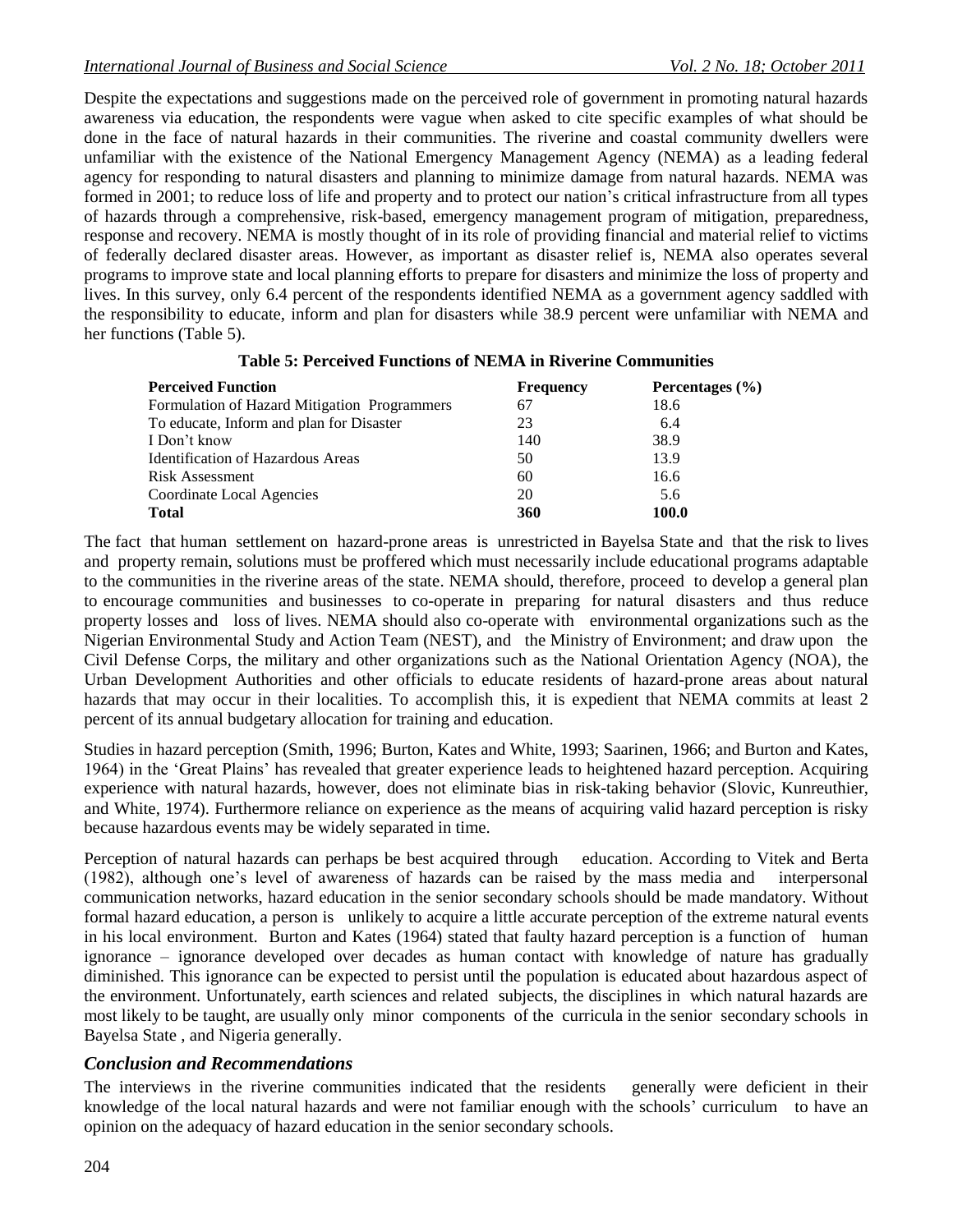Furthermore, although most respondents suggested that the government should develop educational programs to improve the public"s awareness of the local natural hazards, they were, however, unfamiliar with the functions of the National Emergency Management Agency (NEMA) to educate, inform and plan for disasters. These findings agreeably support the conclusions reported by Vitek and Berta (1982) and Burton, Kates and White (1993). The organized human settlement patterns can be threatened by natural hazards, many of which are unpredictable in time or space. Since the interaction between people and the physical environment is inevitable, we need effective educational programs that will inform residents of hazardous areas on how to respond to emergencies in order to minimize losses and deaths. According to Smith (1996), reliance upon experience for information about hazardous events is unacceptably risky as they usually occur infrequently. As observed by Vitek and Berta (1982), instructions on natural hazards should be made mandatory in senior secondary schools. Adult education programs focused on natural hazards are needed as well for the post-school age population. Coordination of an adult education program on the local natural hazards prevalent in Bayelsa State and other floodprone areas would seem to be a logical and worthwhile activity for the government"s established National Emergency Management Agency.

Bayelsa State is largely a flood-prone environment. Though floods do not necessarily need to have disastrous consequences; local flooding sometimes disturb traffic or retains water for several days in yards and basements. However, in many homes or communities the water does not just stay in yards and basements but also inundate farmlands, and thus becomes a nuisance to the communities. This fact may be used to attract the local people to support proposed storm water drainage programs. Thus, every community in a flood –prone environment should be "flood-adapted", based on the acceptance of the fact that living in a floodplain must inevitably bring the consequences of sporadic flooding. Flooding adaptation necessarily requires public information and education. One of the most useful activities of public information is an active participation of the general public, officials and planners in information campaigns, tailored to the needs of the community. A variety of media can be used, such as the local radio and television stations, the Internet, newspapers, pamphlets and posters, schools and exhibitions. In local communities, the use of warning boards and different illustrations placed or distributed at community centers or main road intersections may prove to be the most efficient communication medium.

The messages are more easily believed when they are repeated on a regular basis and transferred to community members through channels they trust. According to Andjelkovic (2001), by disseminating the risk information, confidence and a sense of security among the people is established. The following messages should be included for effective information on local environmental hazards:

- What are the hazards?
- $\triangle$  How will the hazards affect the communities?
- $\mathbf{\hat{P}}$  What are the vulnerabilities of the communities?
- $\mathbf{\hat{\cdot}}$  How can the vulnerabilities be reduced?
- What damages can be expected?
- ◆ What actions are to be taken immediately after the disasters?
- How can the residents protect themselves in the face of disasters?
- ◆ Where are buildings in less vulnerable locations?
- Where are alternative food and water supplies if normal sources of supplies are disrupted or interrupted?

On education, while the public can be conveniently and efficiently educated on the magnitude, frequency, areal extent, the recurrence interval and mode of occurrence of the local natural hazards through workshops, hearings and seminars, the teaching and learning of the earth sciences and the development of appropriate academic curricula on natural hazards in the senior secondary schools will greatly enhance the correct perception of natural hazards in the local riverine communities in Bayelsa State if this is also strengthened by appropriate and necessary legislations.